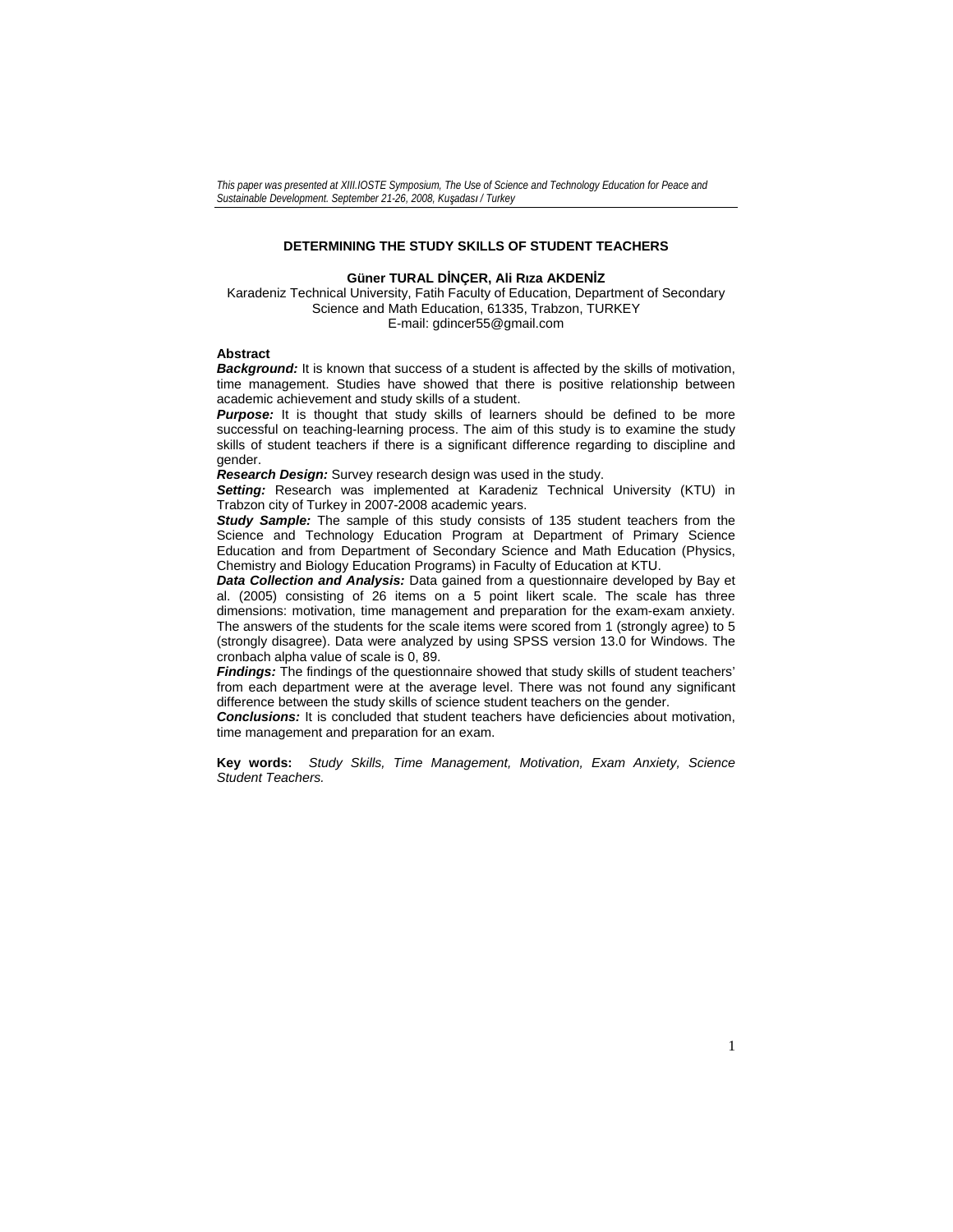*Determining the Study Skills of Student Teachers* 

### **1. INTRODUCTION**

 Teachers are seen as the most important element of instruction. However, learning is the responsibility of the students. He/she should prepare himself/herself for learning mentally.

 Students generally use some study skills which is developed by the students themselves during their education process from elementary to higher education. These study skills are generally inefficient and inappropriate. Studies have showed that there is a positive relationship between academic achievement and study skills of a student (Yip and Chung, 2002; Lammers et al., 2001; Carter, 1999; Atılgan, 1998; Jones et al., 1996; Kleijn et al*.*, 1994; Agnew et al*.*, 1993; Lawler-Prince et al*.*, 1993; Elliot et al*.*, 1990; Schultz, 1989).

 There are factors which influence study skill of students such as motivation and time management, exam anxiety. The success of students is affected by these factors (Bay et al., 2005). Student motivation can be described as a student's willingness, needs, desires and passions to participate in and be successful in learning process (Bomia et al., 1997). Time management expresses using time profitable while studying to reach the aims (Telman, 1996). Moreover, exam anxiety influences students' success. This factor may influence the success negatively (Hill& Wigfield, 1984). Anthony's (2000) study compared to the perceptions of the faculty and the students in relation with academic achievement in the first year math courses. According to this study, motivation was thought an important factor influencing the student's success.

 The aim of this study is to examine if there is significant difference regarding the study skills of student teachers according the department and gender.

#### **1.1. Problem**

 The problem of this study is whether there is significant difference regarding the motivation, time management, preparation for the exam-exam anxiety skills and general of study skills of student teachers according the department and gender.

#### **2. METHODOLOGY**

The survey research design was used in the study. Research was implemented at Karadeniz Technical University (KTU) in Trabzon city of Turkey in 2007-2008 academic years. The study is conducted with 135 student teachers from the Science and Technology Education Program at Department of Primary Science Education and from Department of Secondary Science and Math Education (Physics, Chemistry and Biology Education Programs) in Fatih Faculty of Education at KTU. The sample of the study is given in Table 1.

| <b>Department</b> | <b>Discipline</b> | N   |
|-------------------|-------------------|-----|
| Primary           | Science           | 87  |
| Secondary         | Physics           | 16  |
|                   | Chemistry         |     |
|                   | Biology           | 21  |
|                   | Total             | 135 |

**Table 1.** *The* **Sample of the Study According the Disciplines.**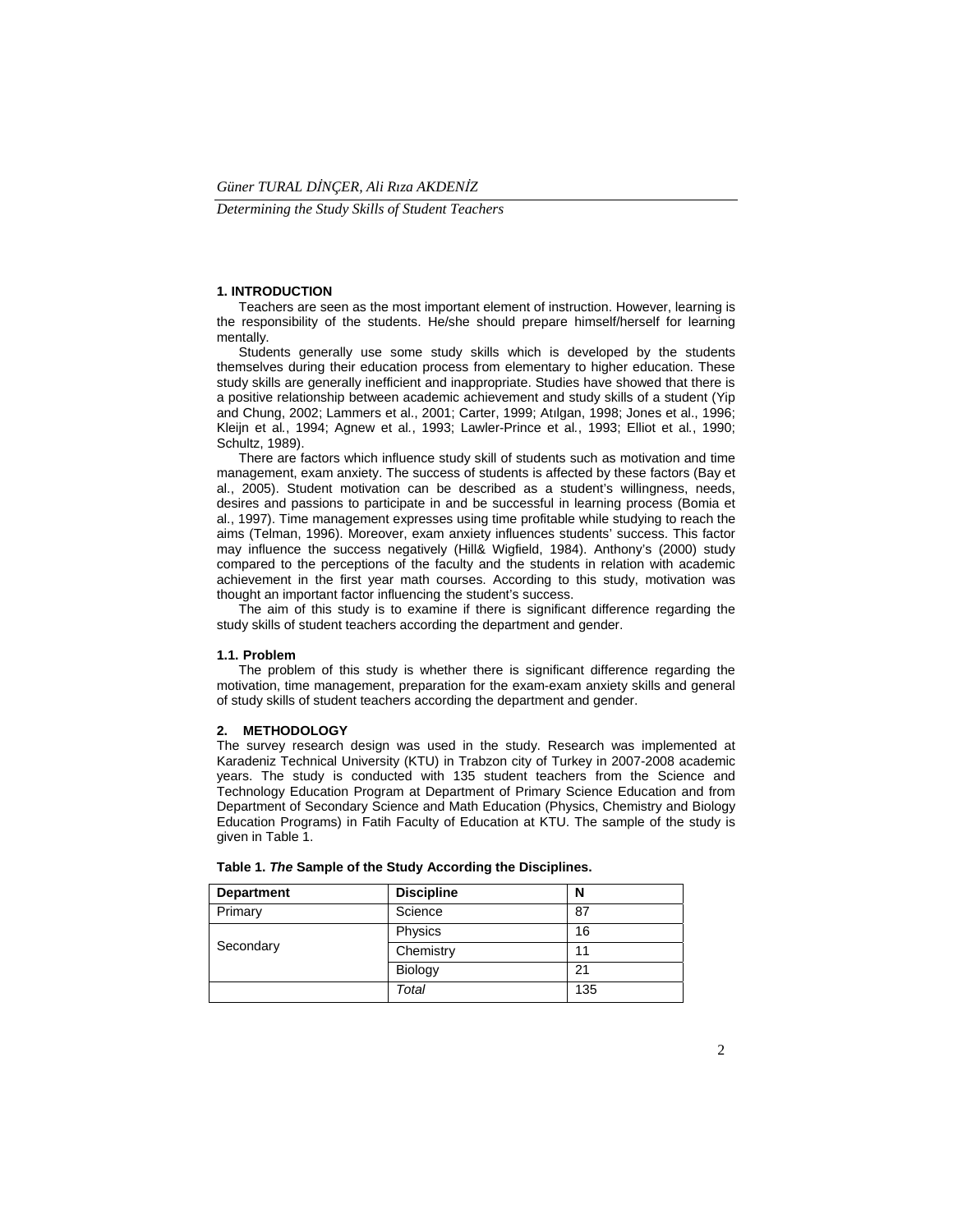Data was gained from a questionnaire developed by Bay et al. (2005) consisting of 26 items on a 5 point likert scale. The answers of the students for the scale items were scored from 1 (strongly agree) to 5 (strongly disagree).

 The scale has three dimensions: motivation, time management and preparation for the exam-exam anxiety. The questions of 1, 2, 3, 4, 5, 6, 7, 8, 9, 10 and 11 are related to motivation dimension. The scores for motivation dimension are between 11 and 55. The questions of 12, 13, 14, 15, 16, 17 and 18 are related to time management. The scores for time management dimension are between 7 and 35. The questions of 19, 20, 21, 22, 23, 24, 25 and 26 are for preparation for the exam-exam anxiety dimension. The scores for this dimension are between 8 and 40.

 The study skills of student teachers gain positive direction while the total score of scale goes up. The maximum score for the scale regarding the study skills is 130. Data were analyzed by using SPSS version 13.0 for Windows. The cronbach alpha value of scale is 0, 89.

#### **3. FINDINGS**

 In this part, the data of student teachers from the Science and Technology Education Program at Department of Primary Science Education and from Department of Secondary Science and Math Education (Physics, Chemistry and Biology Education Programs) about dimensions of motivation, time management, preparation for the examexam anxiety and general of study skills are compared according the gender and department.

| <b>Dimensions</b>                         | N   | Minimum | Maximum | Mean  | Std. Deviation |
|-------------------------------------------|-----|---------|---------|-------|----------------|
| <b>Motivation</b>                         | 135 | 16.00   | 52.00   | 33.93 | 6.94           |
| Time management                           | 135 | 8.00    | 32.00   | 19.12 | 4.36           |
| Preparation for the exam-<br>exam anxiety | 135 | 10.00   | 39.00   | 23.21 | 5.95           |
| General of study skills                   | 135 | 52,00   | 119,00  | 76,26 | 13,28          |

# **Table 2.** *The* **Means of All Student Teachers about Dimensions of Motivation, Time Management, Preparation for the Exam-Exam Anxiety and General of Study Skills**

 According the Table 2; all of the students' mean score of motivation dimension is 33, 93 (average level); mean score of time management dimension is 19, 12 (average level); mean score preparation for the exam-exam anxiety dimension is 23, 21 (average level); general of study skills mean score is 76, 26 (average level)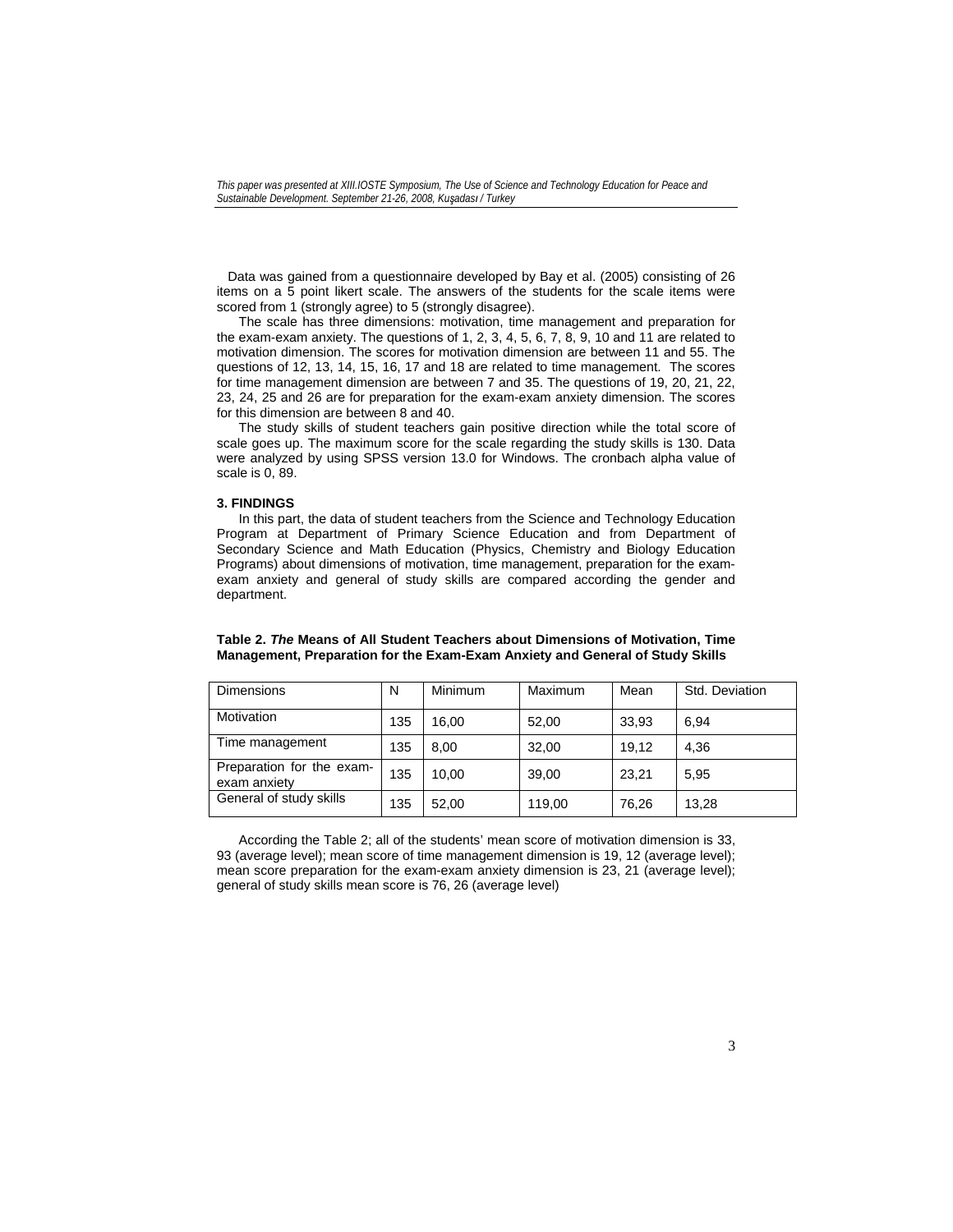# *Güner TURAL DİNÇER, Ali Rıza AKDENİZ*

*Determining the Study Skills of Student Teachers* 

| <b>Dimensions</b>             | Department-Discipline                     | Gender | N  | Mean  | Std.<br>Deviation | p    |
|-------------------------------|-------------------------------------------|--------|----|-------|-------------------|------|
| Motivation                    | Primary-Science                           | Female | 46 | 34,43 | 8,08              | 0,62 |
|                               |                                           | Male   | 41 | 33,68 | 5,66              |      |
|                               | Secondary-(Physics+                       | Female | 29 | 32,24 | 6,42              | 0.09 |
|                               | Chemistry+Biology)                        | Male   | 19 | 35,84 | 7,17              |      |
| Time management               | Primary-Science                           | Female | 46 | 19,85 | 4,63              |      |
|                               |                                           | Male   | 41 | 18,56 | 4,03              | 0,17 |
|                               | Secondary-(Physics+<br>Chemistry+Biology) | Female | 29 | 17,69 | 3,88              | 0,02 |
|                               |                                           | Male   | 19 | 20,74 | 4,50              |      |
| Preparation for the           | Primary-Science                           | Female | 46 | 22,48 | 6,97              | 0,78 |
| exam-<br>exam<br>anxiety      |                                           | Male   | 41 | 22,85 | 4,99              |      |
|                               | Secondary-(Physics+<br>Chemistry+Biology) | Female | 29 | 23,45 | 6,03              | 0,23 |
|                               |                                           | Male   | 19 | 25,37 | 4,88              |      |
| General of<br>study<br>skills | <b>Primary-Science</b>                    | Female | 46 | 76,76 | 15,09             | 0,57 |
|                               |                                           | Male   | 41 | 75,10 | 11,58             |      |
|                               | Secondary-(Physics+<br>Chemistry+Biology) | Female | 29 | 73,38 | 11,27             | 0,03 |
|                               |                                           | Male   | 19 | 81,95 | 14,05             |      |

 According the t test outputs on gender, there isn't statistically significant difference (p>0, 05) for the student teachers from the Science and Technology Education Program at Department of Primary Science Education. But for Department of Secondary Science and Math Education (Physics, Chemistry and Biology Education Programs), there is statistically significant difference on time management dimension and general of study skills on gender.

| <b>Dimensions</b>         | Department-Discipline                     | N  | Mean  | Std.      |
|---------------------------|-------------------------------------------|----|-------|-----------|
|                           |                                           |    |       | Deviation |
| Motivation                | Primary-Science                           | 87 | 34,08 | 7,01      |
|                           | Secondary-(Physics+<br>Chemistry+Biology) | 48 | 33,67 | 6.88      |
| Time management           | Primary-Science                           | 87 | 19,24 | 4,38      |
|                           | Secondary-(Physics+<br>Chemistry+Biology) | 48 | 18,90 | 4.36      |
| Preparation for the exam- | Primary-Science                           | 87 | 22,66 | 6.09      |
| exam anxiety              | Secondary-(Physics+<br>Chemistry+Biology) | 48 | 24,21 | 5.63      |
|                           | <b>Primary-Science</b>                    | 87 | 75,98 | 13,50     |
| General of study skills   | Secondary-(Physics+<br>Chemistry+Biology) | 48 | 76.77 | 13,01     |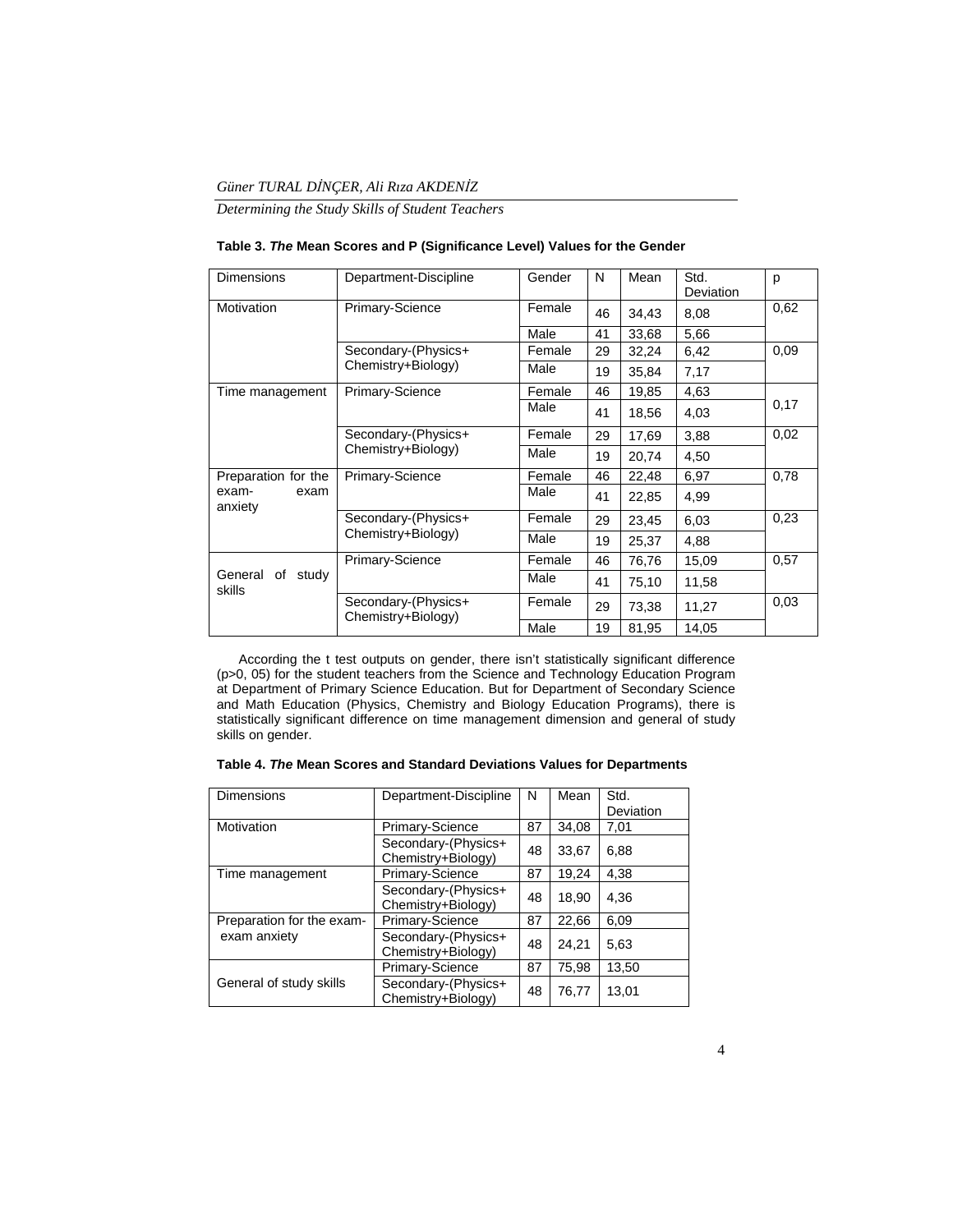As it is seen in Table 4, mean scores are nearly same about all of the dimensions for student teachers of Department of Primary Science Education and for Department of Secondary Science and Math Education (Physics, Chemistry and Biology Education Programs)

**Table 5.** *The* **Analysis Of Variance Values of Study Skills According the Departments** 

| <b>Dimensions</b>                            |                | Sum<br>of<br>squares | Df<br>(degree of<br>freedom) | Mean<br>Square | F    | р    |
|----------------------------------------------|----------------|----------------------|------------------------------|----------------|------|------|
|                                              | Between groups | 5,30                 |                              | 5,30           | 0.11 | 0.74 |
| Motivation                                   | Within groups  | 6457,10              | 133                          | 48.55          |      |      |
|                                              | Total          | 6462,40              | 134                          |                |      |      |
| Time<br>management                           | Between groups | 3.70                 |                              | 3,69           | 0.19 | 0.66 |
|                                              | Within groups  | 2546.41              | 133                          | 19,15          |      |      |
|                                              | Total          | 2550.10              | 134                          |                |      |      |
| Preparation<br>for the exam-<br>exam anxiety | Between groups | 74,62                |                              | 74,62          | 2,12 | 0,15 |
|                                              | Within groups  | 4675,57              | 133                          | 35,16          |      |      |
|                                              | Total          | 4750,19              | 134                          |                |      |      |
| of<br>General<br>study skills                | Between groups | 19,49                | 1                            | 19,50          | 0,11 | 0.74 |
|                                              | Within groups  | 23618,43             | 133                          | 177,58         |      |      |
|                                              | Total          | 23637.93             | 134                          |                |      |      |

 According the analysis of variance value, there isn't statistically significant difference according the departments (p>0, 05).

# **4. CONCLUSIONS**

 The results of the questionnaire about study skills showed that study skills of student teachers student teachers from the Science and Technology Education Program at Department of Primary Science Education and from Department of Secondary Science and Math Education (Physics, Chemistry and Biology Education Programs) are at the average level.

 There isn't statistically significant difference related to gender regarding to the study skills for the student teachers from the Science and Technology Education Program at Department of Primary Science Education. However, for student teachers from Department of Secondary Science and Math Education (Physics, Chemistry and Biology Education Programs), the dimension of time management and general of study skills are significant according the gender. The mean scores of male students on time management and general study skills are higher than female students' mean scores. The students answered for the items of "I am not able to study for a long time without break" and "I feel so tired before starting to study" regarding to motivation dimension are 'agree' level. Also their answers for the items "I start to study one day before an exam" and "I do not study on a definite plan" regarding to time management dimensions are similar to the items above.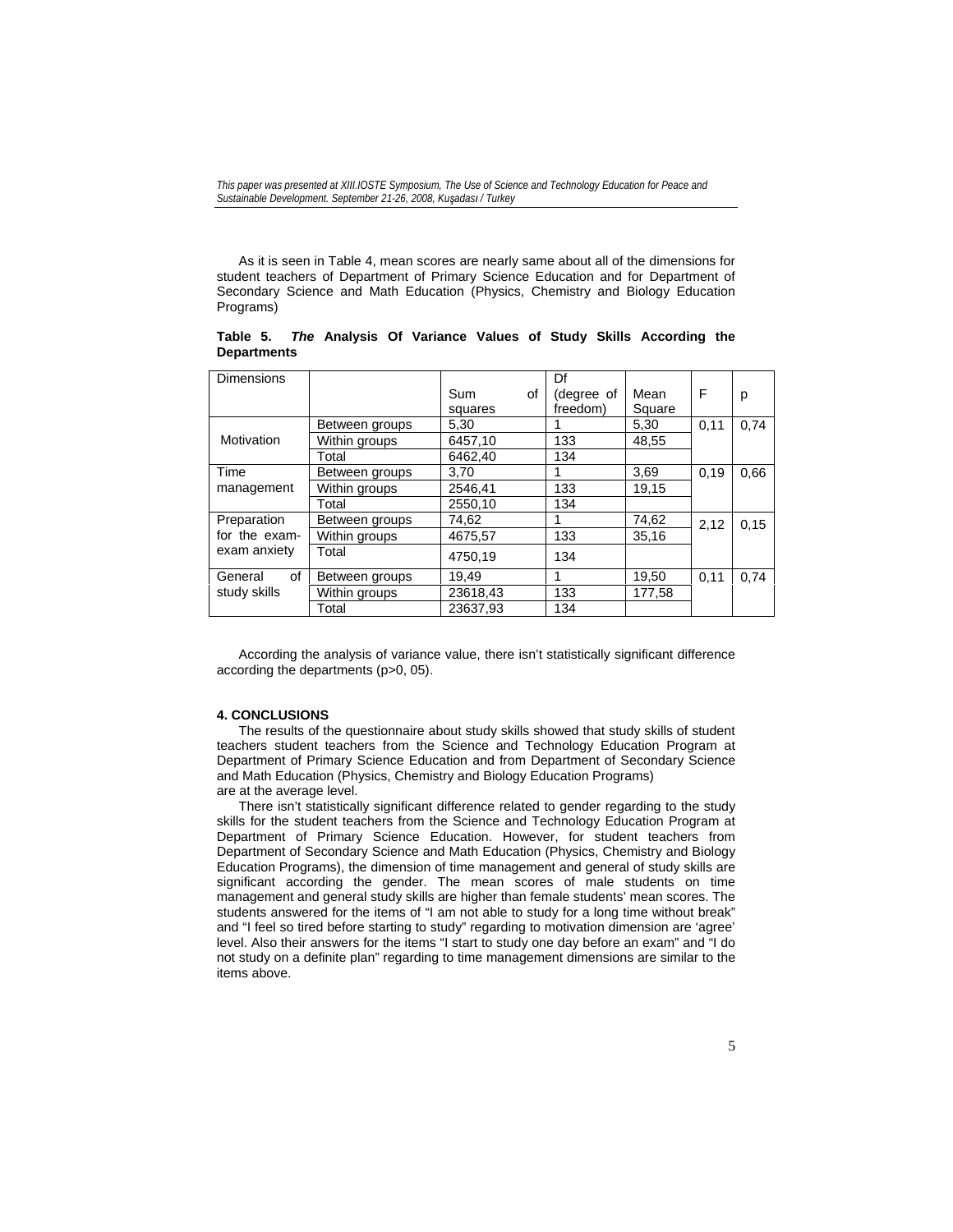*Determining the Study Skills of Student Teachers* 

 It is known that the factors, motivation and time management, are very important for students' success (Anthony, 2000; Hulick and Higginson, 1989). The student teachers' answers toward 'agree level' about items of "I study for my exams, but I can not remember anything about the subject during the exam" and "I think I studied very well for the exam. However, I can not remember many things in the exam" regarding to preparation for the exam-exam anxiety dimension can be resulted from their deficiencies about motivation and time management dimensions.

 It is concluded that student teachers have deficiencies about motivation, time management and preparation for an exam. This result is coherent with the study of Bay et al. (2005).

 All of the dimensions as motivation, time management and exam anxiety, have influence on the student teachers' academic achievement. Conclusion, it is very important to overcome the defined disabilities for student teachers to develop study skills. There can be some seminars or motivating implications to orientate the student teachers for more productive studying manner.

## **5. REFERENCES**

- **1.** Agnew, N.C, Slate, J.R, Jones, C.H, Agnew, D.M (1993). "Academic behaviors as a function of academic achievement, locus of control, and motivational orientation", *NACTA Journal*, Vol. 37, 24–7.
- **2.** Anthony, G. (2000). Factors influencing first-year students' success in mathematics. International Journal for Math Education, Science and Technology, 31(1), 3–14.
- **3.** Atılgan, M., (1998). 'Üniversite Öğrencilerinin Ders Çalışma Alışkanlıklarıyla Akademik Başarılarının Karşılaştırılması', Master Thesis, Gaziantep University, Institute of Social Sciences.
- **4.** Bay, E., Tuğluk, M. N., Gençdoğan, B., (2005). Analysis of undergraduate student's study skills. Electronic journal of social sciences, 4, (94–105).
- **5.** Bomia, L., Beluzo, L., Demeester, D., Elander, K., Johnson, M., & Sheldon, B., (1997). The impact of teaching strategies on intrinsic motivation. Champaign, IL: ERIC Clearinghouse on Elementary and Early Childhood Education. (ERIC Document Reproduction Service No. ED 418925).
- **6.** Carter, D.D.G. (1999). The Relationship of Study Habits, Attitude, and Motivation to
- Academic Achievement in a Selected Course of Study at an Historically Black University, Morgan State University, The Faculty of The School of Graduate Studies and Research, The Degree of Doctor of Education, UMI Number: 9945902.
- **7.** Elliot, T.R, Godshall, F., Shrout, J.R., Witty, T.E (1990), "Problem-solving appraisal, self-reported study habits, and performance of academically at-risk college students", *Journal of Counseling Psychology*, Vol. 37 No.2, 203–7.
- **8.** Hill, K. T., Wigfield, A. (1984). Test anxiety: Elementary School Journal, 85, 105– 126.
- **9.** Hulick, C., Higginson, B. (1989). The use of learning and study strategies by college freshman. Paper presented at the Annual Metting of the Mid-South Educational Research Association, Little Rock, AR.
- **10.** Jones, C.H, Slate, J.R, Perez, E., Marini, I (1996). "Graduate students' study skills as a function of academic achievement, sex, conceptions of intelligence, and locus of control", *New Directions for Education Reform*, Vol. 3, 61–78.
- **11.** Kleijn, W.C, Van der Ploeg, H.M, Topman, R.M (1994), "Cognition, study habits, test anxiety, and academic performance", *Psychological Reports*, Vol. 75, 1219–26.